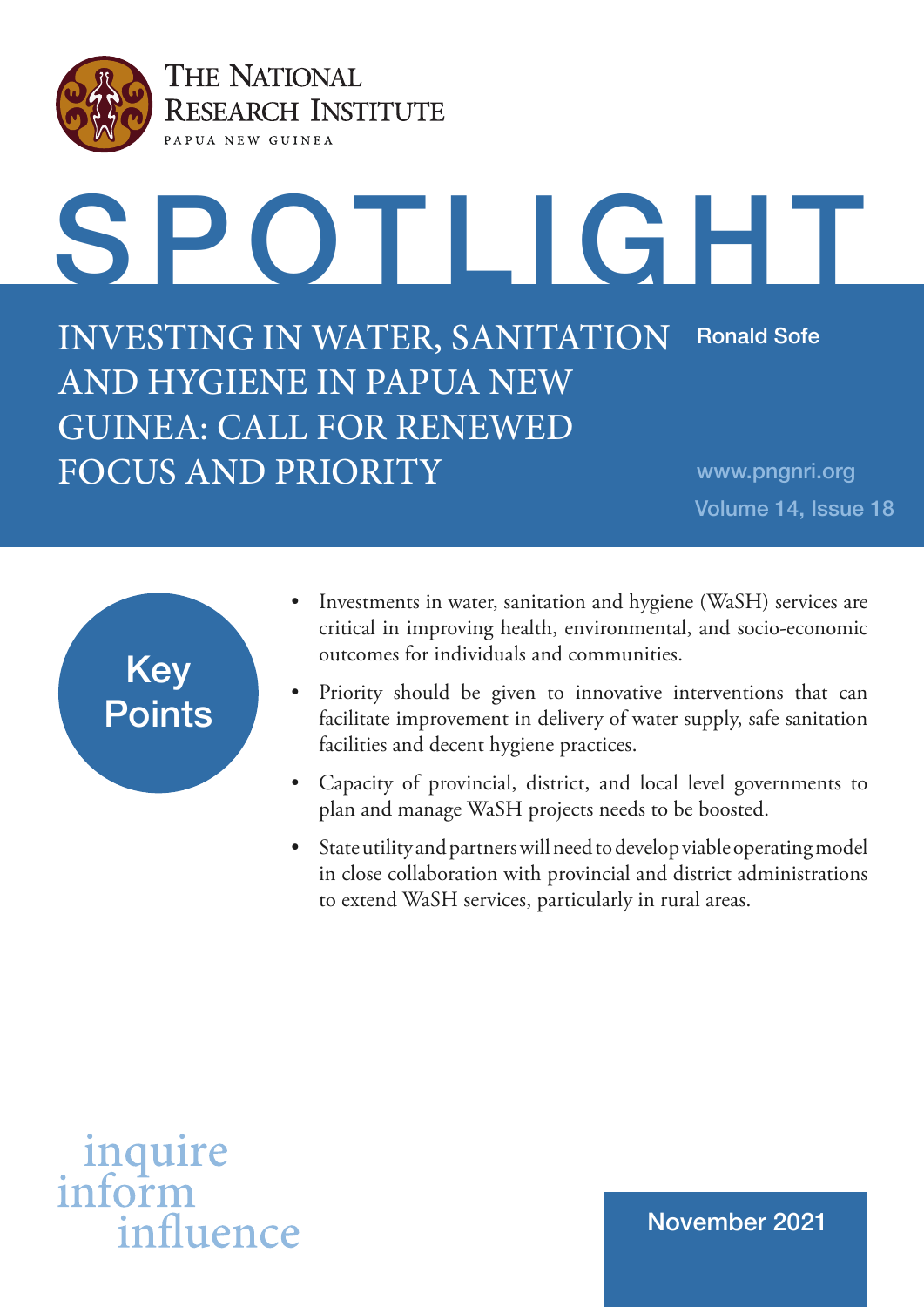



# INVESTING IN WATER, SANITATION AND HYGIENE IN PAPUA NEW GUINEA: CALL FOR RENEWED FOCUS AND PRIORITY

# **By Ronald Sofe**

The unprecedented impact of the COVID-19 pandemic has shone light on the importance of foundational measures of disease control.<br>Complementing social distancing and mask wearing, handwashing remains central in the suites o pandemic has shone light on the importance of foundational measures of disease control. Complementing social distancing and mask measures implemented to curb spread of the infectious disease. However, frequent handwashing and good hygiene practice requires sufficient access to clean water supply and proper sanitation facilities. Therefore, investing in water, sanitation and hygiene (WaSH) becomes a very critical development agenda for many developing countries to ensure healthy livelihood and sustainable progress amid the challenges inflicted by the pandemic at this time. Ensuring access to adequate WaSH services will require considerable investments not only in new infrastructure, but importantly into mechanisms and systems to ensure sustainable delivery of water supply and sanitation facilities throughout communities and households. In advocating for renewed focus to prioritise investment in the WaSH sector, this paper reviews current situation, recent initiatives and challenges that impact tangible delivery of WaSH services in the country.

## Why invest in WaSH?

It is widely acknowledged that the WaSH sector plays an important role in the development process. A recent research on the costs and benefits of investing in WaSH in developing countries shows that sustainable WaSH services are critical in improving health, environmental, and socio-economic outcomes for individuals and communities (WaterAID, 2021). The following are few examples of the benefits drawing from international experience which demonstrate strong case for investment in WaSH service delivery.

*• Socio-economic impact.* Improving WaSH service is key to improving socio-economic outcomes, including greater workforce productivity, enhancing gender equality and increasing educational attainment. WaterAID (2021) highlighted that improvement in health outcomes as a result of WaSH services can lead to economic opportunities through multiple channels, particularly by increasing educational outcomes and

worker productivity. For example, access to piped water supply saves time that otherwise spent on collecting water from nearby stream, thus enhancing one's opportunities to engage in income-generating activities as well as education attainment. Another impact is on gender empowerment. In places where there is water crisis, women spent most of the time collecting water. According to Kayser et. al (2019), the burden of water collection and time costs are disproportionately borne by women. As such, providing accessible WaSH services, for example piped water supply, can be a tool for empowering women and reducing gender inequalities.

- *• Health benefits.* WaSH can reduce spread of communicable diseases by preventing human contact especially with waterborne diseases. According to World Health Organisation (2014), access to clean drinking water and hygiene services are key interventions for diarrhoea prevention, which kills nearly one million people each year. Improved hand hygiene practices can reduce the incidence of upper respiratory tract infections. Hand hygiene is an effective protection against the spread of infectious diseases including COVID-19, where current government guidelines recommend handwashing with soap (WaterAID, 2021).
- *• Environmental consideration.* In addition to health and socio-economic benefits, WaSH interventions have positive impact on environment through reductions in environmental degradation. According to WaterAID (2021), lack of wastewater treatment and open defecation can contaminate both land and water ecosystems. Untreated sewage and wastewater can have harmful effects on environment and aquatic ecosystems. Without WaSH infrastructure that safely manages sewage effluents, wastewater and open defecation, this is catastrophic. Contamination of such can reduce recreational opportunities, particularly in rivers, lakes and other fresh water or coastal systems.

## Current situation in PNG

In Papua New Guinea (PNG), access to improved water supply and sanitation for majority of people in urban and

The Papua New Guinea National Research Institute (PNG NRI) is Papua New Guinea's leading think tank on public policy and development related issues and trends.

Spotlight articles are succinct, policy oriented papers that summarise an issue or an area of PNG NRI work in progress. This and other Spotlight articles are available from www.pngnri.org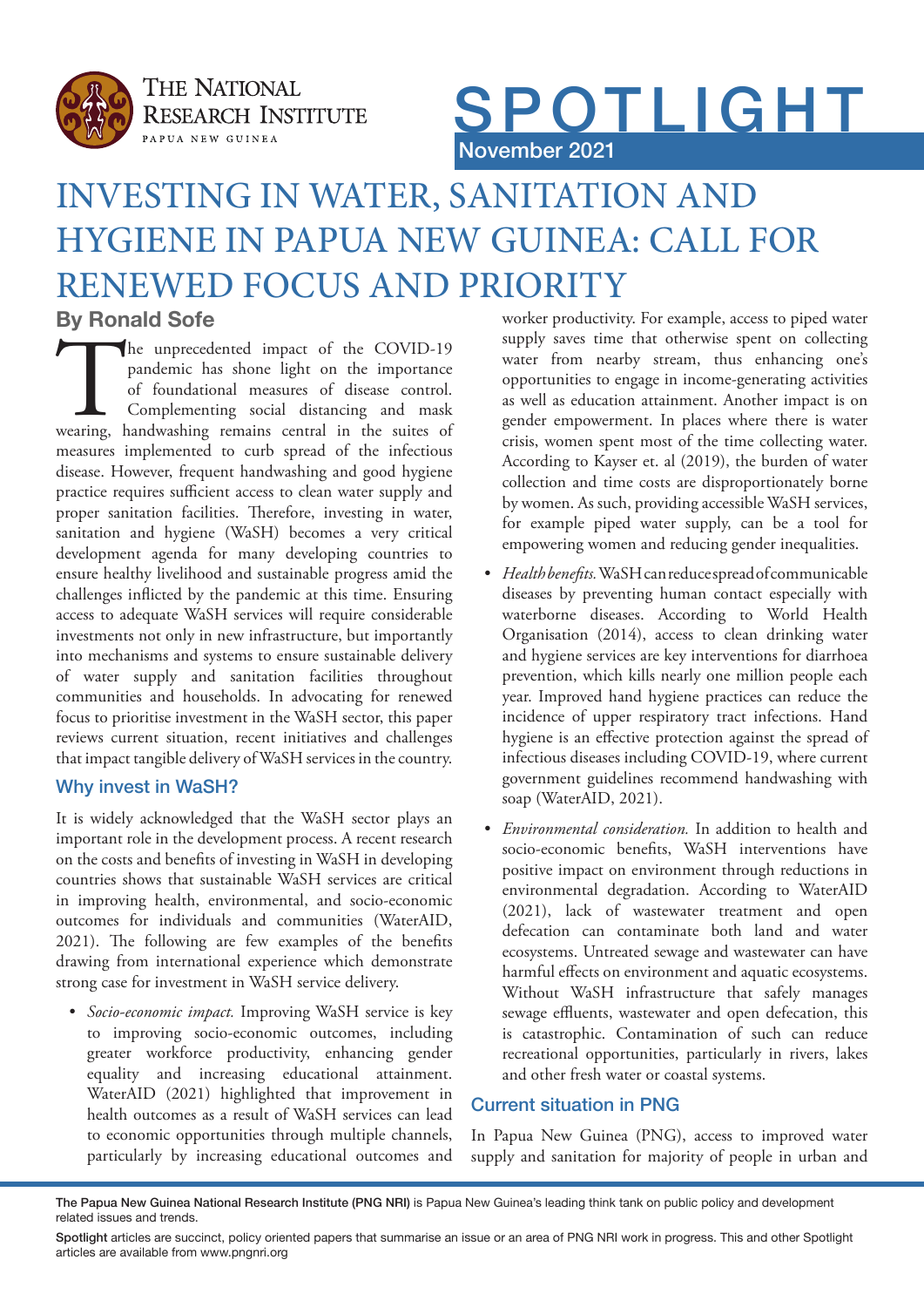## inquire inform influence

rural areas are a struggle. Data from the United Nation Joint Monitoring Program estimates that of the total country's population in 2017, only 41 percent had access to safe drinking water while a worrying 13 percent had access to improved sanitation facilities. The impact of such poor access to critical WaSH services on public health is very alarming. There are frequent reporting of high incidence of waterborne diseases such as diarrhoea and typhoid in the country. This does expose many people to ominous risk of COVID-19. Besides the health implications, poor access to critical WaSH services such as water can contribute to loss of time, household income and productivity.

It appears that WaSH is not a mainstay in the country's development endeavour. This is evidenced in little support the sector continues to receive from the National Government. Kutan and Sofe (2020) observed that the underlying factor behind dismay performance of the country's WaSH sector is the lack of credible political leadership, compounded by non-existent dedicated ministry for planning, regulation and coordination role. Further, it is noted that the limited skilled water professionals and lack of funding support to the sector continues to constrain its ability to extend WaSH services throughout the country.

#### Step in right direction

The National Government through its PNG Development Strategic Plan (2010-2030) sets target of 70 percent of the population to have access to improved water sources and improved sanitation by 2030. This is premised within the development aspirations of the United Nation's Sustainable Development Goal # 6 – Clean Water and Sanitation, which is hoped to underpin WaSH initiatives to achieve the ambitious target. In progressing that, there have been recent initiatives showing great promise in supporting delivery of WaSH services in the country. These include:

*• National WaSH Policy (2015 – 2030).* It was developed with a view to provide policy framework that would cultivate and drive positive reforms for cost-effective delivery of quality, safe and reliable water supply and sanitation services in both urban and rural areas. It was envisaged to trigger reduction in water-borne diseases, improved health outcomes and economic opportunities. Following approval of the policy, there were tangible progress in WaSH delivery. The establishment of a WaSH Project Management Unit (WaSH PMU) as the lead agency for the sector came about. The WaSH Strategic Plan (2017-2022) as perquisite to drive implementation of the WaSH policy was also drafted. One of the key outcomes was the conceptualisation of District WaSH Plan, an essential intervention in coordinating and implementing WaSH related investments at subnational level.

- *• Role of State utility reinforced.* The Water PNG Limited (WPNG) merged with the Eda Ranu to take charge of the Port Moresby operation, reinforcing its capacity to provide reticulated water supply and sewage services. In so far as delivery of WaSH services is concern in urban centres, WPNG as State utility, has a very important role to play. There is prospect in expanding WaSH services into peri-urban areas and informal settlements within the peripheries of towns. To progress expansion of WaSH services into rural areas, WPNG could engage with district and provincial administrations, harnessing technical skills and planning capacity. There is likelihood of high cost and loss-making ventures, given the sector's natural monopolistic feature. But this can be managed effectively through application of the State utility's commercial service obligation.
- *• District and rural WaSH.* The District Development Authorities (DDAs) with the support from development partners are engaging in the delivery of WaSH services in rural schools, health centres and communities (World Bank, 2020). Water tanks, toilets and handwashing facilities are being provided as part of the partnership. There is also establishment of District WaSH Committee who would be championing the WaSH service delivery at the sub-national level under the guidance of District WaSH Plans. There is value in prioritising funding and resources to attract and implement WaSH projects in rural areas where bulk of the population are living. Strong political leadership and willingness of development partners, private sectors and civil societies, would be key in sustaining implementation of WaSH projects overtime.

## Challenges associated with WaSH

In spite of the promising initiatives and strong case for investing in WaSH, formidable challenges remain. The unfortunate delay in the establishment of National Water, Sanitation and Hygiene Authority (NWSHA) is worrying. Kutan and Sofe (2020) noted this as one of the formidable challenges confronting the WaSH sector going forward. As envisioned in the National WaSH Policy, the operation of NWSHA as central agency in the sector would be critical in ensuring appropriate regulation, coordination and capacity building. This is expected to trigger positive impacts, particularly in the rural WaSH endeavour.

In addition, the inherent capacity issues and limited commitment at the district level are inescapable. For example, there is acute need for dedicated WaSH officer at the district level who would be responsible to initiate and